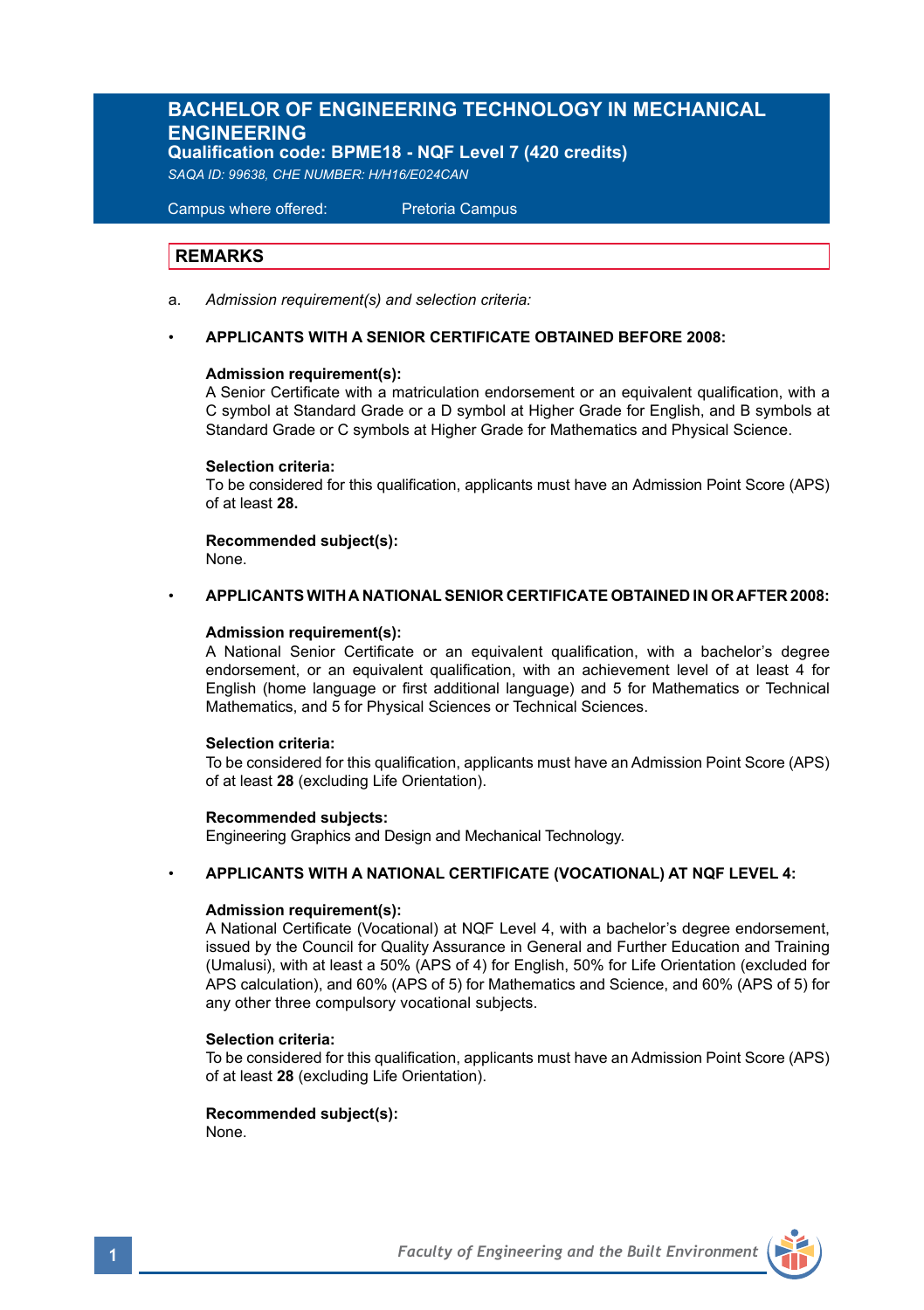## • **APPLICANTS WITH A NATIONAL N CERTIFICATE/NATIONAL SENIOR CERTIFICATE AS PUBLISHED IN REPORT 191: N3 (NQF LEVEL 4):**

### **Admission requirement(s):**

A National Senior Certificate or a National N Certificate with languages as published in Report 191: N3 (NQF Level 4) issued by both the Department of Higher Education and Training (DHET) and the Council for Quality Assurance in General and Further Education and Training (Umalusi), with at least 50% for English, Mathematics N3, Engineering Sciences N3 and any other two additional subjects.

### **Selection criteria:**

To be considered for this qualification, applicants must have an Admission Point Score (APS) of at least **28**.

# **Recommended subject(s):**

None.

### **• APPLICANTS WITH A N6 CERTIFICATE IN A RELATED ENGINEERING FIELD AS PUB-LISHED IN REPORT 191: N6:**

### **Admission requirement(s):**

A N6 Certificate in a related Engineering field as published in Report 191: N6 issued by both the Department of Higher Education and Training (DHET) and the Council for Quality Assurance in General and Further Education and Training (Umalusi), with an average of at least 60% for the qualification, and successful completion of an English Language Proficiency Assessment (done by the University).

## **Recommended subject(s):**

None.

### • **APPLICANTS WITH QUALIFICATIONS ON THE HIGHER EDUCATION QUALIFICATION SUB-FRAMEWORK (HEQSF) OFFERED BY UNIVERSITIES OF TECHNOLOGY:**

The applicant will be considered for admission to the programme, if any of the following qualifications has been completed:

- Higher Certificate in Mechanical Engineering (NQF Level 5 140 credits): an average of at least 60% for the qualification, and 60% in each of the following modules: Engineering Graphics, Engineering Physics, Mechanics and Technical Mathematics.
- Advanced Certificate in Mechanical Engineering (NQF Level 6 140 credits): an average of at least 60% for the qualification.
- Diploma in Mechanical Engineering Technology (NQF Level 6 280 credits): an average of at least 55% for the qualification.
- National Diploma: Engineering: Mechanical (NQF Level 6 3,000 credits): an average of at least 55% for the qualification.
- *b. Assessment Procedure:*

No further assessment will be done (except for candidates with a N4 Certificate). Applicants who achieve the minimum APS will be considered until the programme complement is full. All completed applications received within the published due dates will be ranked. After consideration of the Departmental Student Enrolment Plan, only the top ranking applicants will be selected. Once a programme is full, a waiting list will be in place to provide an opportunity for applicants to fill places of those who did not register on time. Applicants will be informed of their status per official letter from the Office of the Registrar, alternatively, they can check their application status on the TUT website, www.tut.ac.za.

Applicants who do not meet the minimum requirements, might be transferred to the Higher Certificate in Mechanical Engineering, provided that he/she meets the minimum requirements.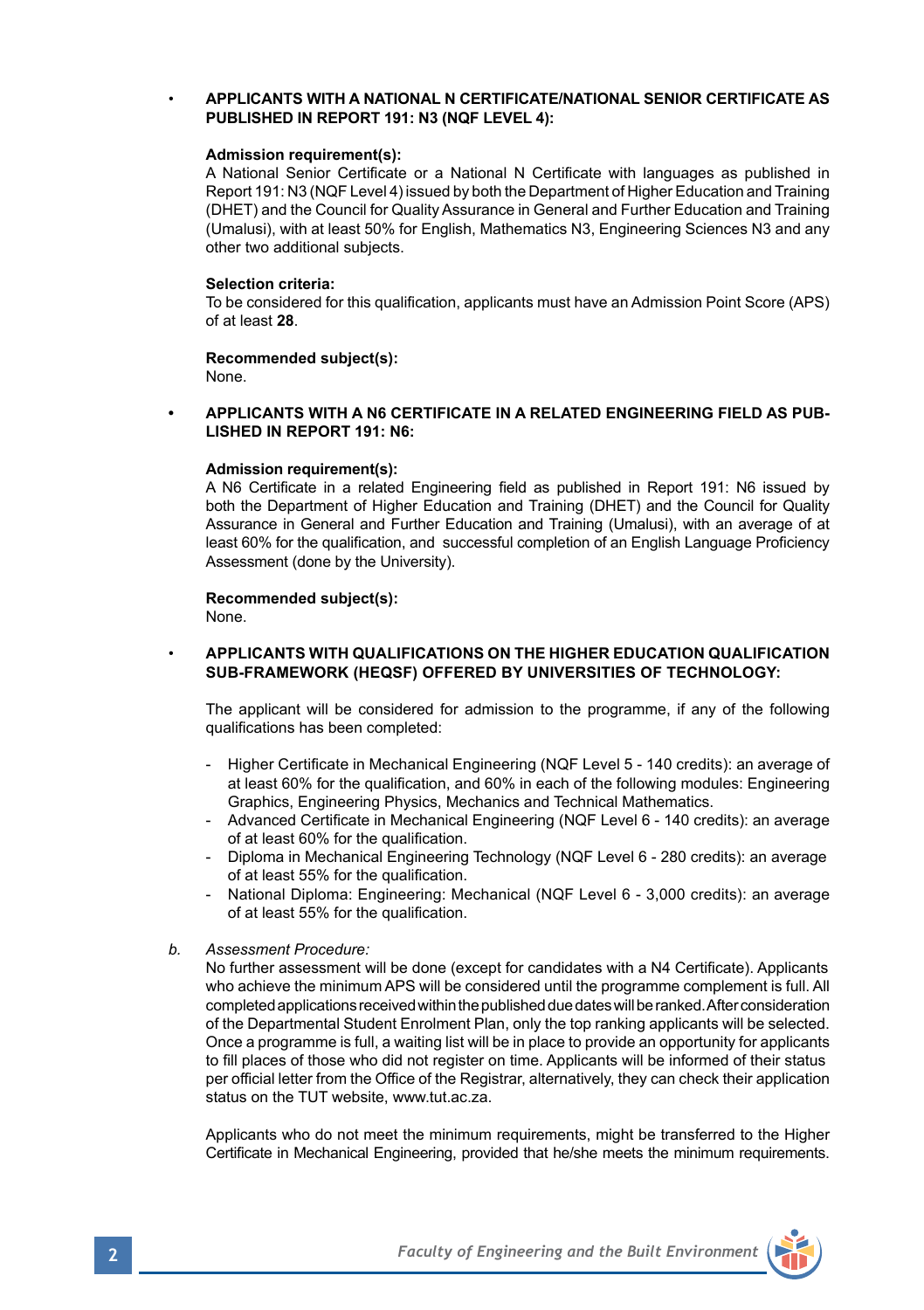- *c. Recognition of Prior Learning (RPL), equivalence and status:* See Chapter 30 of Students' Rules and Regulations.
- *d. Intake for the qualification:* January only.
- *e. Minimum duration:* Three years.
- *f. Presentation:* Day classes. Working students with a National Diploma may be permitted to register for certain modules on a block-mode basis.
- *g. Exclusion and readmission:* See Chapter 2 of Students' Rules and Regulations.

Key to asterisks:

Modules may be offered in block mode to working students. Full details on the offering is available from the department.

## **FIRST YEAR**

| <b>CODE</b>                                                                                               | <b>MODULE</b>                                                                                                                                                                                                                  | <b>NOF-L</b>                                         | <b>CREDIT</b>                                            | <b>PREREQUISITE MODULE(S)</b>                        |  |  |  |  |
|-----------------------------------------------------------------------------------------------------------|--------------------------------------------------------------------------------------------------------------------------------------------------------------------------------------------------------------------------------|------------------------------------------------------|----------------------------------------------------------|------------------------------------------------------|--|--|--|--|
| <b>COL105X</b><br>COS105X<br><b>EGE105B</b><br>ELC105B<br>EMA105B<br><b>INL125C</b><br>LFS125X<br>MEC105B | Computer Literacy*<br><b>Communication Skills</b><br><b>Engineering Graphics</b><br>Electrical Circuits*<br><b>Engineering Mathematics I</b><br>Information Literacy (block module)<br>Life Skills (block module)<br>Mechanics | (5)<br>(5)<br>(5)<br>(5)<br>(5)<br>(5)<br>(5)<br>(5) | (5)<br>(6)<br>(14)<br>(28)<br>(28)<br>(1)<br>(2)<br>(28) |                                                      |  |  |  |  |
| <b>FIRST SEMESTER</b>                                                                                     |                                                                                                                                                                                                                                |                                                      |                                                          |                                                      |  |  |  |  |
| <b>MAN115B</b>                                                                                            | Manufacturing I*                                                                                                                                                                                                               | (5)                                                  | (14)                                                     |                                                      |  |  |  |  |
| <b>SECOND SEMESTER</b>                                                                                    |                                                                                                                                                                                                                                |                                                      |                                                          |                                                      |  |  |  |  |
| SOM <sub>115</sub> B                                                                                      | Strength of Materials I                                                                                                                                                                                                        | (5)                                                  | (14)                                                     |                                                      |  |  |  |  |
| TOTAL CREDITS FOR THE FIRST YEAR:<br>140                                                                  |                                                                                                                                                                                                                                |                                                      |                                                          |                                                      |  |  |  |  |
| <b>SECOND YEAR</b>                                                                                        |                                                                                                                                                                                                                                |                                                      |                                                          |                                                      |  |  |  |  |
| <b>CODE</b>                                                                                               | <b>MODULE</b>                                                                                                                                                                                                                  | <b>NOF-L</b>                                         | <b>CREDIT</b>                                            | <b>PREREQUISITE MODULE(S)</b>                        |  |  |  |  |
| DOM206B                                                                                                   | Design of Machines                                                                                                                                                                                                             | (6)                                                  | (28)                                                     | <b>Engineering Mathematics I</b><br><b>Mechanics</b> |  |  |  |  |
| <b>EMA206B</b>                                                                                            | Engineering Mathematics II*                                                                                                                                                                                                    | (6)                                                  | (14)                                                     | <b>Engineering Mathematics I</b>                     |  |  |  |  |
| EMT206B                                                                                                   | Engineering Materials*                                                                                                                                                                                                         | (6)                                                  | (14)                                                     | Manufacturing I                                      |  |  |  |  |
| <b>FLM207B</b>                                                                                            | <b>Fluid Mechanics</b>                                                                                                                                                                                                         | (7)                                                  | (28)                                                     | <b>Engineering Mathematics I</b><br><b>Mechanics</b> |  |  |  |  |
| <b>PAS206B</b>                                                                                            | Probability and Statistics*                                                                                                                                                                                                    | (6)                                                  | (14)                                                     | <b>Engineering Mathematics I</b>                     |  |  |  |  |
| <b>THE207B</b>                                                                                            | Thermodvnamics                                                                                                                                                                                                                 | (7)                                                  | (28)                                                     | <b>Engineering Mathematics I</b>                     |  |  |  |  |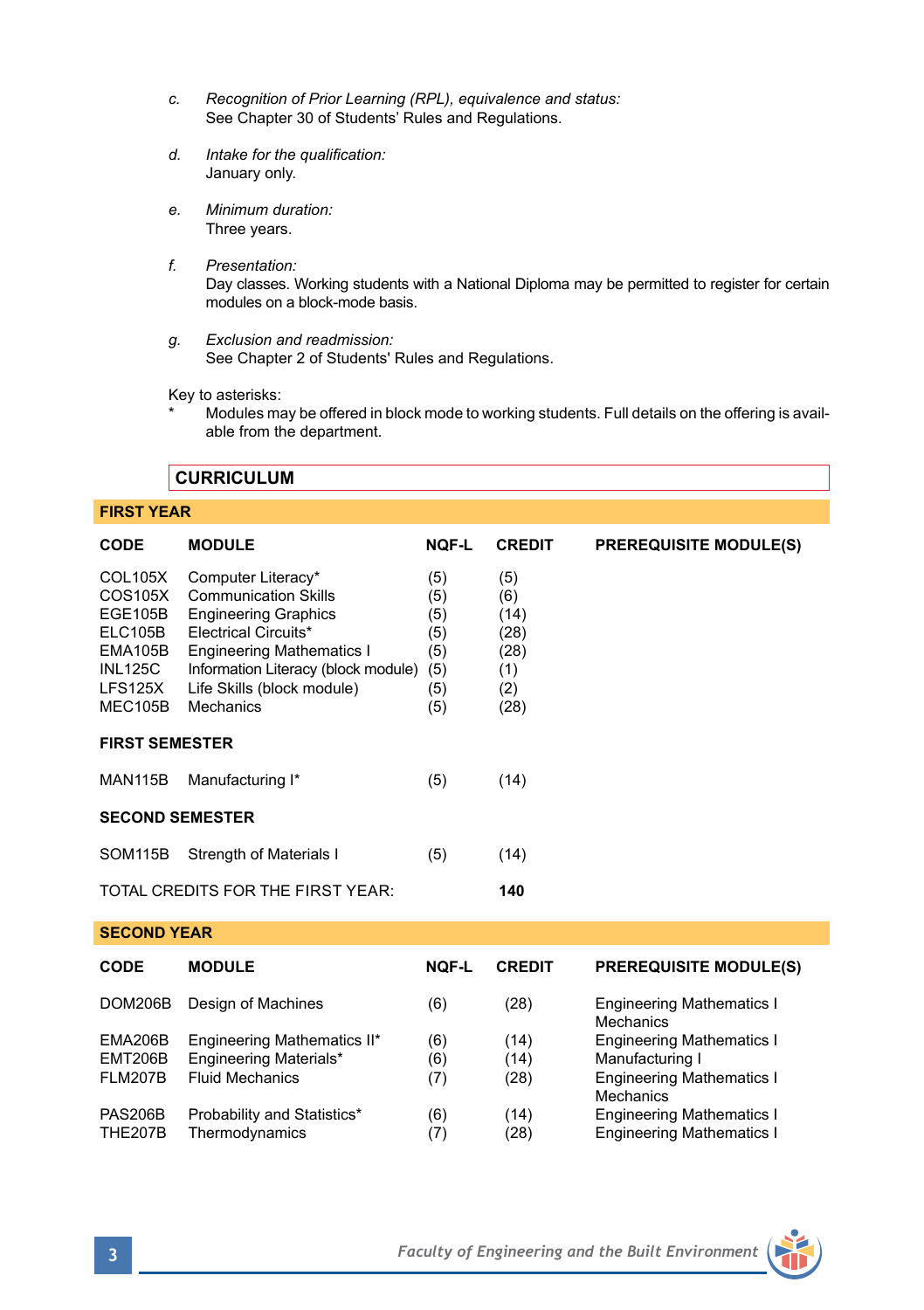## **FIRST SEMESTER**

| SCP216B | Scientific Computing*              | (6) | (14) |
|---------|------------------------------------|-----|------|
|         | TOTAL CREDITS FOR THE SECOND YEAR: |     | 140  |

**THIRD YEAR**

| <b>CODE</b>                   | <b>MODULE</b>                                                              | NOF-L             | <b>CREDIT</b>        | <b>PREREQUISITE MODULE(S)</b>                                                                                                                               |  |  |  |
|-------------------------------|----------------------------------------------------------------------------|-------------------|----------------------|-------------------------------------------------------------------------------------------------------------------------------------------------------------|--|--|--|
| MEP307B                       | Mechanical Design Projects*                                                | (7)               | (28)                 | Design of Machines<br><b>Engineering Materials</b><br><b>Engineering Mathematics II</b><br><b>Probability and Statistics</b><br><b>Scientific Computing</b> |  |  |  |
| SOM307B                       | Strength of Materials II*                                                  | (7)               | (28)                 | Strength of Materials I                                                                                                                                     |  |  |  |
| <b>FIRST SEMESTER</b>         |                                                                            |                   |                      |                                                                                                                                                             |  |  |  |
| CMH316B<br>EPE316B<br>MAN317B | Control of Machines*<br>Electrical Power Engineering*<br>Manufacturing II* | (6)<br>(6)<br>(7) | (14)<br>(14)<br>(14) | <b>Engineering Mathematics II</b><br><b>Electrical Circuits</b><br><b>Engineering Materials</b><br><b>Engineering Mathematics I</b><br>Manufacturing I      |  |  |  |
| <b>SECOND SEMESTER</b>        |                                                                            |                   |                      |                                                                                                                                                             |  |  |  |
| DYN317B                       | Dynamics*                                                                  | (7)               | (14)                 | <b>Engineering Mathematics I</b><br>Mechanics                                                                                                               |  |  |  |
| EPR317B<br><b>HTR317B</b>     | Engineering Practice*<br>Heat Transfer*                                    | (7)<br>(7)        | (14)<br>(14)         | <b>Engineering Mathematics II</b><br><b>Fluid Mechanics</b><br>Thermodynamics                                                                               |  |  |  |
|                               | TOTAL CREDITS FOR THE THIRD YEAR:                                          | 140               |                      |                                                                                                                                                             |  |  |  |
|                               | TOTAL CREDITS FOR THE QUALIFICATION:                                       | 420               |                      |                                                                                                                                                             |  |  |  |

# **MODULE INFORMATION (OVERVIEW OF SYLLABUS)**

The syllabus content is subject to change to accommodate industry changes. Please note that a more detailed syllabus is available at the Department or in the study guide that is applicable to a particular module. At time of publication, the syllabus content was defined as follows:

## **C**

## **COMMUNICATION SKILLS (COS105X) 1 X 2-HOUR PAPER**

*(Module custodian: Department of Chemical, Metallurgical and Materials Engineering)*

To identify and apply basic competencies related to communicating in a technical or engineering environment. These competencies include presenting technical information to a variety of audiences, preparing technical reports, participating constructively in formal meetings and preparing a variety of business and technical documents. (Total tuition time: ± 40 hours)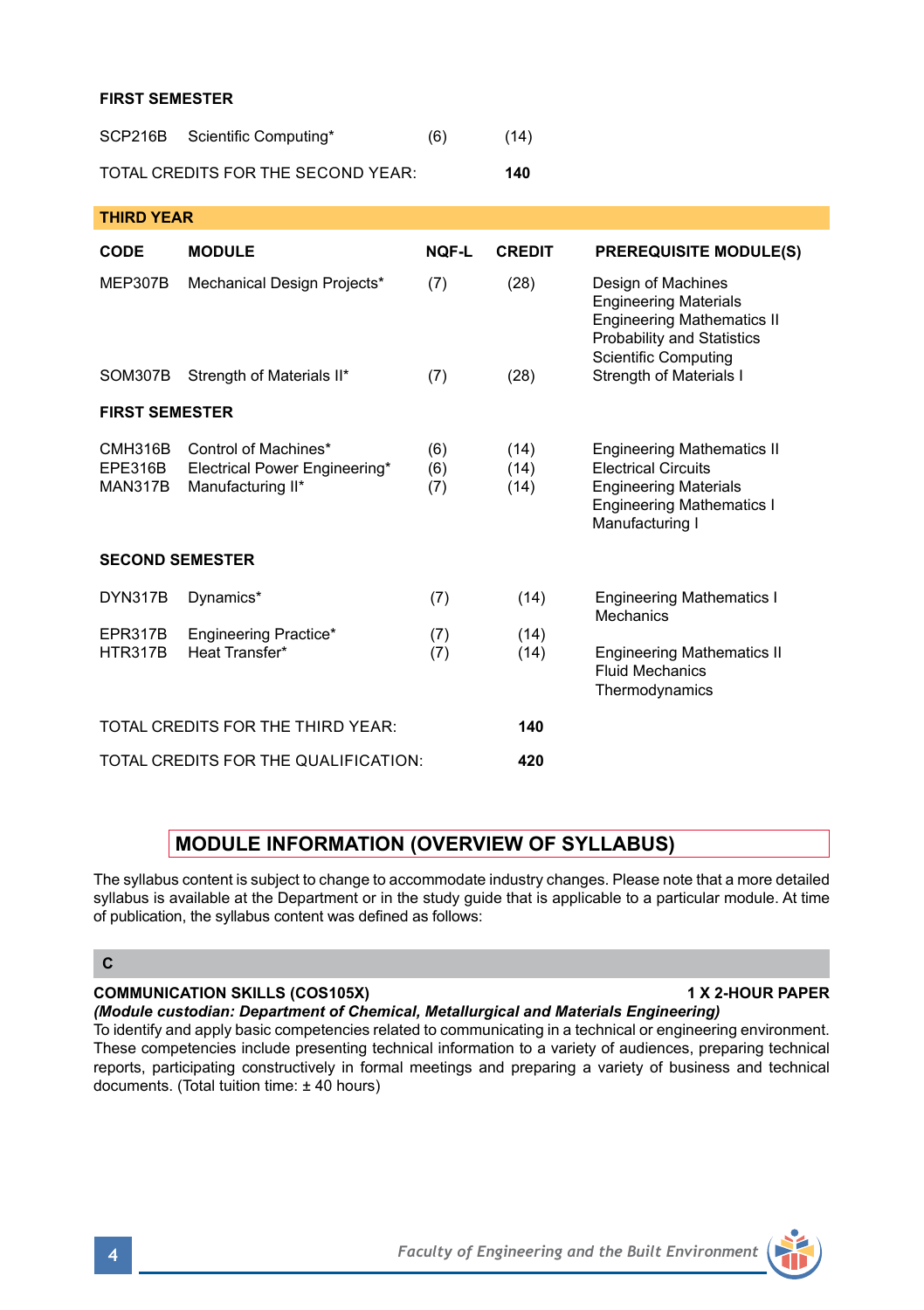## **COMPUTER LITERACY (COL105X) CONTINUOUS ASSESSMENT**

### *(Module custodian: End User Computing Unit)*

Students have to acquire foundational knowledge in Computing Fundamentals, essential digital skills in key applications based on Ms Office Suite (i.e. MS Word, MS Excel, MS PowerPoint, MS Visio Professional and MS Access) and network basics (i.e. MS Outlook and Internet). A complete syllabus and module outlines are described in the study guide. Students will do online exams that are mapped with SAQA and IC3 Essential Skills for Digital Literacy (International Certification). (Total tuition time: not available)

### **CONTROL OF MACHINES (CMH316B) 1 X 3-HOUR PAPER**

### *(Module custodian: Department of Mechanical and Mechatronics Engineering)*

To equip the student with a fundamental understanding of electro pneumatics and hydraulics and its associated control systems in an industrial setting. (Total tuition time: ± 90 hours)

## **D**

### **DESIGN OF MACHINES (DOM206B) 1 X 3-HOUR PAPER (PRESCRIBED OPEN BOOK)**

*(Module custodian: Department of Mechanical and Mechatronics Engineering)*

To develop the advanced knowledge and understanding of the student in the process of problem assessment and design. At the end of this module, provided that the student has completed all tutorials, assignments and presentations successfully, the student will have a theoretical and practical understanding and knowledge of problem definition, design, communication and computer skills, use of engineering science and knowledge, and can undertake advanced tasks related to the design of components, assemblies and related equipment. (Total tuition time: ± 280 hours)

### **DYNAMICS (DYN317B) 1 X 3-HOUR PAPER**

### *(Module custodian: Department of Mechanical and Mechatronics Engineering)*

The purpose of this module is to equip the student with a foundational framework of dynamics. A large section of this module deals with "vibration" which is a sub-discipline of dynamics and deals with repetitive motion. In most mechanical systems and structures, vibration is unwanted and even destructive. The task of this unit is to teach the student how to analyse vibration, using principles of dynamics. The concepts and formulations presented in this module are intended to provide the skills needed for designing vibration systems with desired properties that enhance vibration when it is wanted and reduce vibration when it is unwanted. (Total tuition time:  $± 140$  hours)

## **E**

## **ELECTRICAL CIRCUITS (ELC105B) 1 X 3-HOUR PAPER**

## *(Module custodian: Department of Electrical Engineering)*

Direct current circuits. Magnetism and electromagnetism. Single phase alternating current systems. Active components in electric circuits. Alternating current with passive and active components in electric circuits. Three-phase alternating current systems. (Total tuition time: ± 280 hours)

## **ELECTRICAL POWER ENGINEERING (EPE316B) 1 X 3-HOUR PAPER**

## *(Module custodian: Department of Electrical Engineering)*

To provide an understanding of the use of electrical power in the working of machines and drives. (Total tuition time:  $± 140$  hours)

## **ENGINEERING GRAPHICS (EGE105B) CONTINUOUS ASSESSMENT**

# *(Module custodian: Department of Mechanical and Mechatronics Engineering)*

Introduction to graphics communication. Dimensioning and tolerance practices. Geometrical construction. Orthographic projections. Machine drawing and introduction to computer aided design and Assemblies. (Total tuition time: not available)

## **ENGINEERING MATERIALS (EMT206B) 1 X 3-HOUR PAPER**

## *(Module custodian: Department of Mechanical and Mechatronics Engineering)*

To equip the student with a fundamental understanding of how Engineering Materials are Processed and utilised in design problem. The module will give an overview of the fundamentals of engineering materials, processing techniques, properties and how each process interrelates with the other phases of manufacturing processes. (Total tuition time: ± 140 hours)

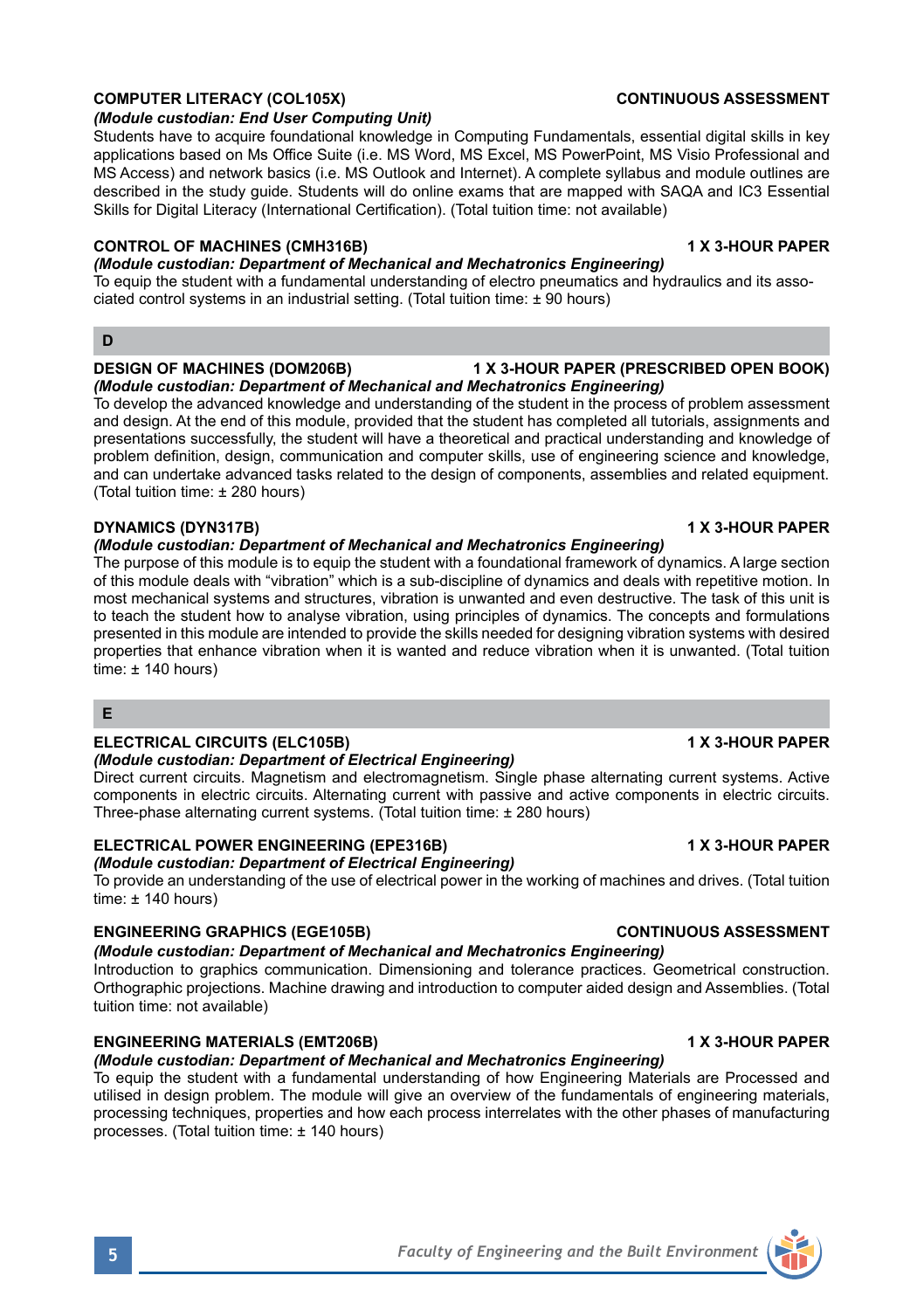## **ENGINEERING MATHEMATICS I (EMA105B) 2 X 2-HOUR PAPERS**

## *(Module custodian: Department of Mathematics and Statistics)*

Trigonometry, geometry, functions, complex numbers, vector algebra, matrices and transformations, singlevariable differentiation and integration, partial differentiation, multiple-variable intervals, introduction to differential equations. (Total tuition time: not available)

## **ENGINEERING MATHEMATICS II (EMA206B) 1 X 3-HOUR PAPER**

*(Module custodian: Department of Mathematics and Statistics)* Mathematical modelling, first-order ordinary differential equations (ODEs), higer-order ODEs, Laplace transforms, systems of ODE's, numerical solutions of ODEs, Sturm-Liouville problems, partial differential

## **ENGINEERING PRACTICE (EPR317B) 1 X 3-HOUR PAPER**

equations. (Total tuition time: not available)

## *(Module custodian: Department of Electrical Engineering)*

To prepare the student to effectively plan and execute projects. Write quality technical reports and communicate all project information to peers. (Total tuition time: ± 140 hours)

## **F**

## **FLUID MECHANICS (FLM207B) 1 X 3-HOUR PAPER**

*(Module custodian: Department of Mechanical and Mechatronics Engineering)*

To equip the student with a fundamental understanding of fluid statics and fluid dynamics principles and how to apply the same in solving practical problems in various aspects of fluid mechanics. (Total tuition time: ± 280 hours)

## **H**

## **HEAT TRANSFER (HTR317B) 1 X 3-HOUR PAPER**

## *(Module custodian: Department of Mechanical and Mechatronics Engineering)*

A comprehensive introduction to the rates of thermal energy systems for students in mechanical engineering. It is designed to give students a necessary foundation for a comprehensive understanding of rate of transfer of thermal energy in energy systems. (Total tuition time: ± 140 hours)

## **I**

## **INFRMATION LITERACY (INL125C) CONTINUOUS ASSESSMENT**

## *(Module custodian: Directorate of Library and Information Services)*

Introduction of information literacy. Development of a search strategy and application of a search string to search engines and academic databases. Evaluation of information sources. Ethical and legal use of information. (Total tuition time: ± 10 hours)

## **L**

## **LIFE SKILLS (LFS125X) CONTINUOUS ASSESSMENT**

## *(Module custodian: Directorate of Student Development and Support)*

Academic, personal and socio-emotional skills development for students in higher education. Personal and social dimensions address: Effective planning and self-management (goal setting and time management); Adjusting to university life (student life, diversity and change); Intra- and interpersonal skills development (conflict management, self-esteem, relationship management); Effective living (healthy living, HIV education, substance abuse). Academic dimension addresses: Academic skills for university (e.g. critical thinking, creativity, managing assignments and assessments). (Total tuition time: ± 20 hours)

## **M**

### **MANUFACTURING I (MAN115B) 1 X 3-HOUR PAPER**

# *(Module custodian: Department of Mechanical and Mechatronics Engineering)*

To equip the student with a fundamental understanding of mechanical manufacturing materials and processes and how to apply these to a design problem. (Total tuition time: ± 140 hours)